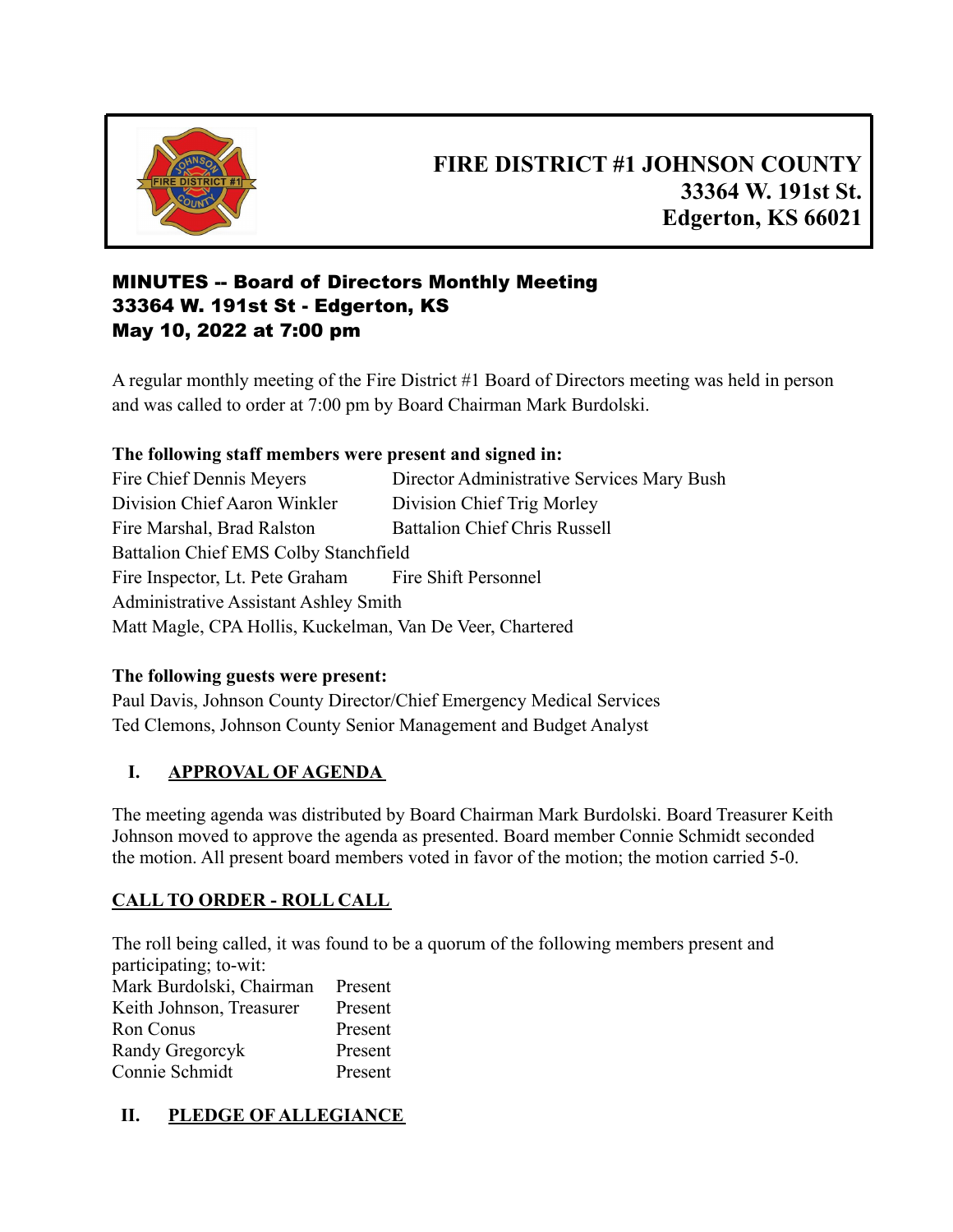#### **III. APPROVAL OF MINUTES**

a. April 2022 Board Meeting Minutes

Board member Ron Conus moved to approve the April 2022 Board Meeting minutes as written. Board member Randy Gregorcyk seconded the motion. All present board members voted in favor of the motion; the motion carried 5-0.

## **IV. FINANCIAL REPORT**

#### **a.** April 2022 Financial Report

Fire District #1 Accountant, Matt Magle, CPA presented the April financial report. He noted that most line items are in line. Board Member Ron Conus inquired about the doubled overtime compared to last month. Fire Chief Dennis Meyers explained that the increased overtime was due to coverage for the wildland deployments which will be reimbursed. Fuel charge increases were affected by the deployments as well. The sale of the 2016 Chevy Tahoe shows in the cash receipts and disbursements. Matt Magle, CPA noted that this item will be corrected and balanced in the May financial statement. Board member Keith Johnson moved to approve the April 2022 Financial Report. Board Member Ron Conus seconded the motion. All present board members voted in favor of the motion; the motion carried 5-0.

### **V. OLD BUSINESS**

**a.** Fire Chief Dennis Meyers Report

May 4, 2022 Fire District #1 hosted the Gardner Chamber of Commerce Coffee. More than 30 members participated. Chief Meyers presented a PowerPoint presentation. Many people in attendance were unaware of the many things that the Fire District #1 does in the community. Chief Meyers spoke with USD #231's interim superintendent and discussed the High School fire program.

Fire District #1 is also a member of the Gardner Rotary club. Chief Meyers and Board Chair Mark Burdolski will attend the Rotary meetings.

Chief Meyers is working with Aaron Otto, Executive Director of the Johnson County Airport Commission, on the contract with New Century. The contract rate has not changed in years. They are working on a possible 11% increase for runway checks and airport training done there.

Water District 7 would like to host one of their board meetings at Station #81. They contributed to the construction of the station.

The annual audit for Fire District #1 is complete. The auditor had some questions about the contract with District #2 but overall the preliminary report shows nothing of significant concern.

Originally an executive session was planned for the May meeting but it will be postponed. After meeting with the county assessors, we do not have enough information to present the payroll adjustments comfortably. Board Member Randy Gregorcyk asked if a special meeting might be held prior to the next meeting. Chief Meyers noted that if enough information is available, then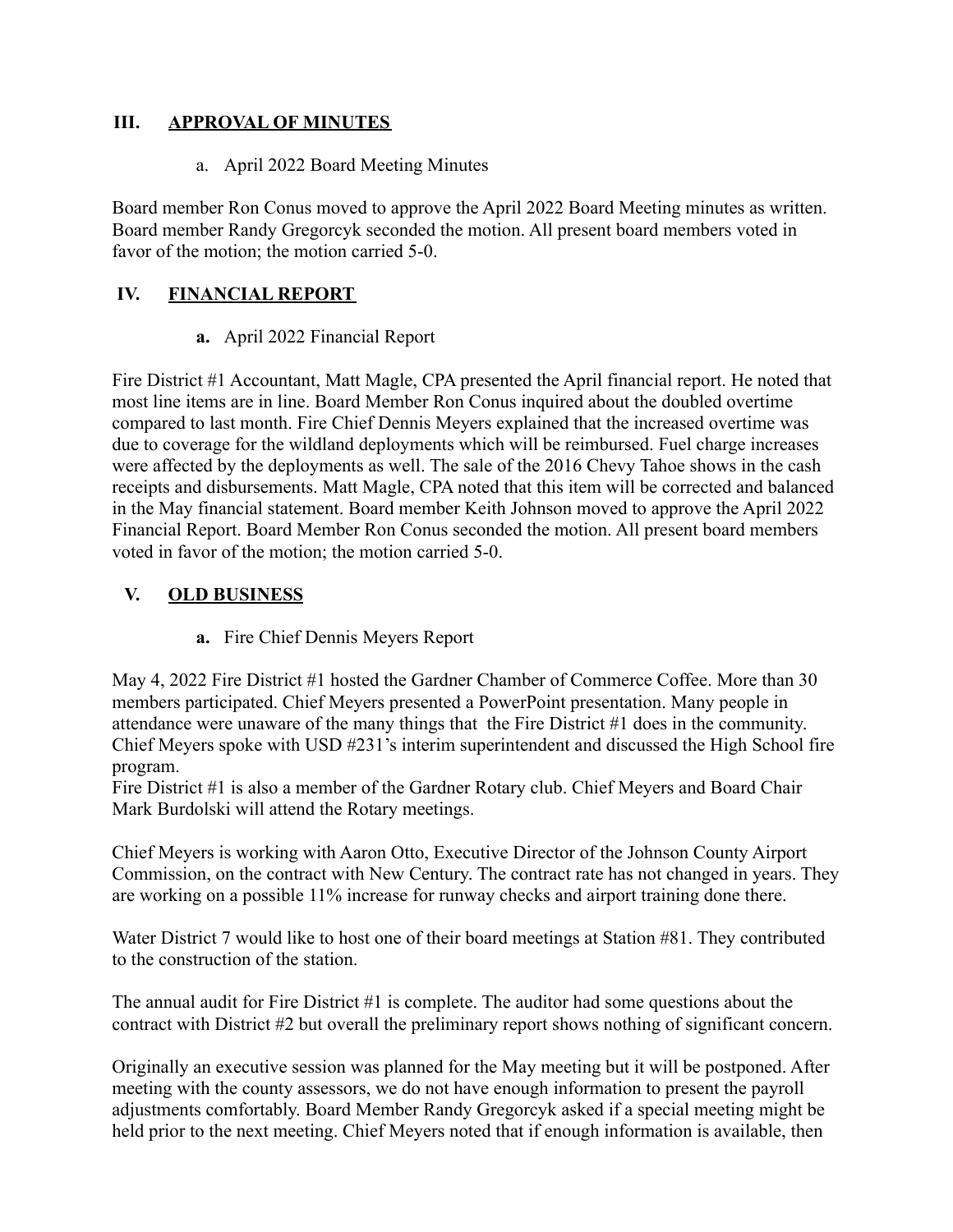yes. There are still items in regards to the Pilot program and changes in assessed evaluation that are not ready. Until all of those figures are ready Chief Meyers is not ready to add additional costs to next year's budget.

**Declaration.** At this time, Board Members may declare any conflict or communication they have had that might influence their ability to impartially consider today's issues.

#### **VI. CONSENT AGENDA**

#### **VII. NEW BUSINESS**

**a.** Consider approval of Board Bi-Laws

Board Chair Mark Burdolski presented the Fire Board Bi-Laws. Board member Randy Gregoryck had a question regarding naming board members rather than identifying them by the area of the district they represent. Board Member Randy Gregorcyk suggested Gardner, Edgerton, Townships and Rural areas. Board member Connie Schmidt asked if the City of Spring Hill was considered within District #1. Chief Meyers said that it is not but it is under contract.

Board Member Randy Gregorcyk presented the question of whether board meetings were authorized in and out of the state of Kansas. Chief Meyers said that the bi-laws reference the ability for board members to meet outside of Kansas if they were to have a quorum at a conference or other situation, representing Fire District #1.

Board Member Randy Gregorcyk asked about the elected officials by the board of directors. The wording suggests that elections cannot take place during a term. Board Member Connie Schmidt stated that special elections would be held as needed to fill vacancy of any position, to fill that vacancy until the term ended.

Administrative Services Director Mary Bush included notes that legal council gave updates to the bi-laws late the day of the meeting. The majority of the notes were made as a matter of wordsmithing the document.

Board Member Randy Gregorcyk moved to approve the Board Bi-Laws as written with the addition of Mary's notes of legal re-wording. Board Member Connie Schmidt seconded the motion. All present board members voted in favor of the motion; the motion carried 5-0.

b. Consider election of Board Officers

Chief Meyers presented the elections of the Board of Directors Officers. Board Chair Mark Burdolski asked for nominations of the Board Chair, Vice Chair, and Treasurer/Secretary.

Board Member Connie Schmidt nominated Ron Conus for Board Chair. Board Member Keith Johnson seconded the nomination. Board Member Randy Gregorcyk nominated himself as the Board Chair. Board Chair Mark Burdolski seconded the motion. Ballots were distributed to each of the board members to vote. With two votes for Ron Conus and three votes for Randy Gregorcyk, Randy was elected as Board Chair.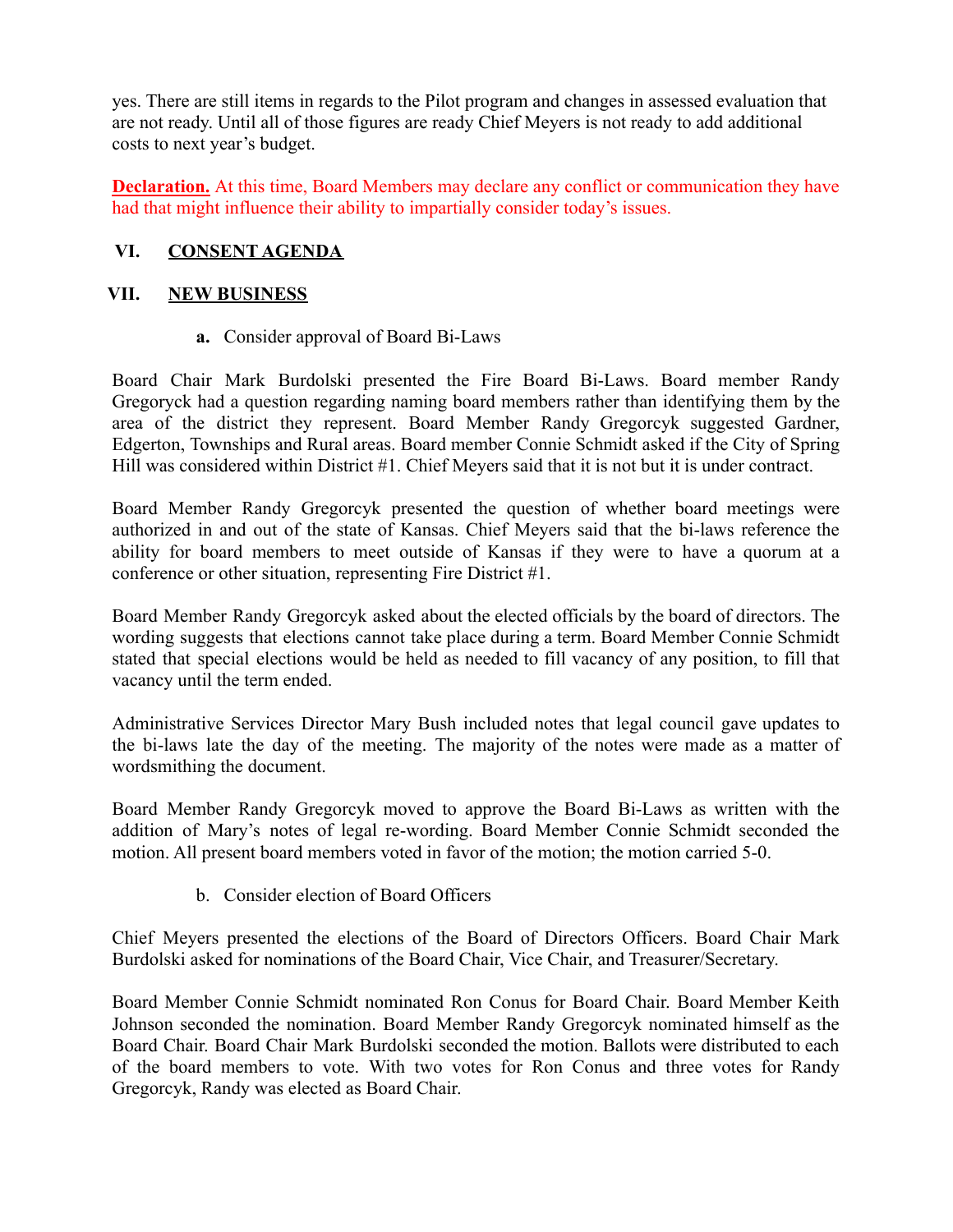Board Member Randy Gregorcyk nominated Ron Conus for Vice Chair. Board Member Connie Schmidt seconded the nomination. Board Treasurer Keith Johnson nominated Mark Burdolski as the Vice Chair. Board Chair Mark Burdolski seconded the motion. Ballots were distributed to each of the board members to vote. With two votes for Ron Conus and three votes for Mark Burdolski, Mark was elected as Board Chair.

Board Treasurer Keith Johnson nominated Ron Conus for Board Treasurer/Secretary. Board Member Connie Schmidt seconded the nomination. All present board members voted in favor of the motion; the motion carried 5-0.

Board Member Randy Gregorcyk asked how the executive officers are preparing and formulating a plan to adjust the payroll differences in Fire District #1. Division Chief Aaron Winkler stated that the numbers are coming and the staff is analyzing the pay study and what it is going to take to level out the payroll. Chief Meyers noted the increases in Fuel, Uniforms and PPE. Board Treasurer Keith Johnson noted the cost of living analysis. Until assessed valuations come in, nothing can be done with those numbers.

Board Member Connie Schmidt noted her list of priorities being first, the internal equity. Fire Chief Meyers said that adjusting the Firefighter level payrolls will cost Fire District #1 approximately \$32,000, and Fire District #2 approximately \$52,000. Captain and Battalion Chief adjustments will cost Fire District #1 more. Board Member Connie Schmidt said that once the first two payroll adjustments are made, she would like to see the Fire District gain salary equity within the county for firefighters. She noted that cost of living adjustments would be her last priority in the adjustment process.

# **VIII. EXECUTIVE SESSION**

# **IX. ADJOURNMENT**

Board Member Randy Gregorcyk moved to adjourn the meeting. Board Treasurer Keith Johnson seconded the motion. All present board members voting in favor, the motion carried 5-0.

The meeting was adjourned at 7:42 pm.

Next monthly board meeting will be held on June 14th, 2022 at 7:00 pm. The meeting will be held in person at Station #81, 33364 W. 191st ST. Edgerton, KS 66021.